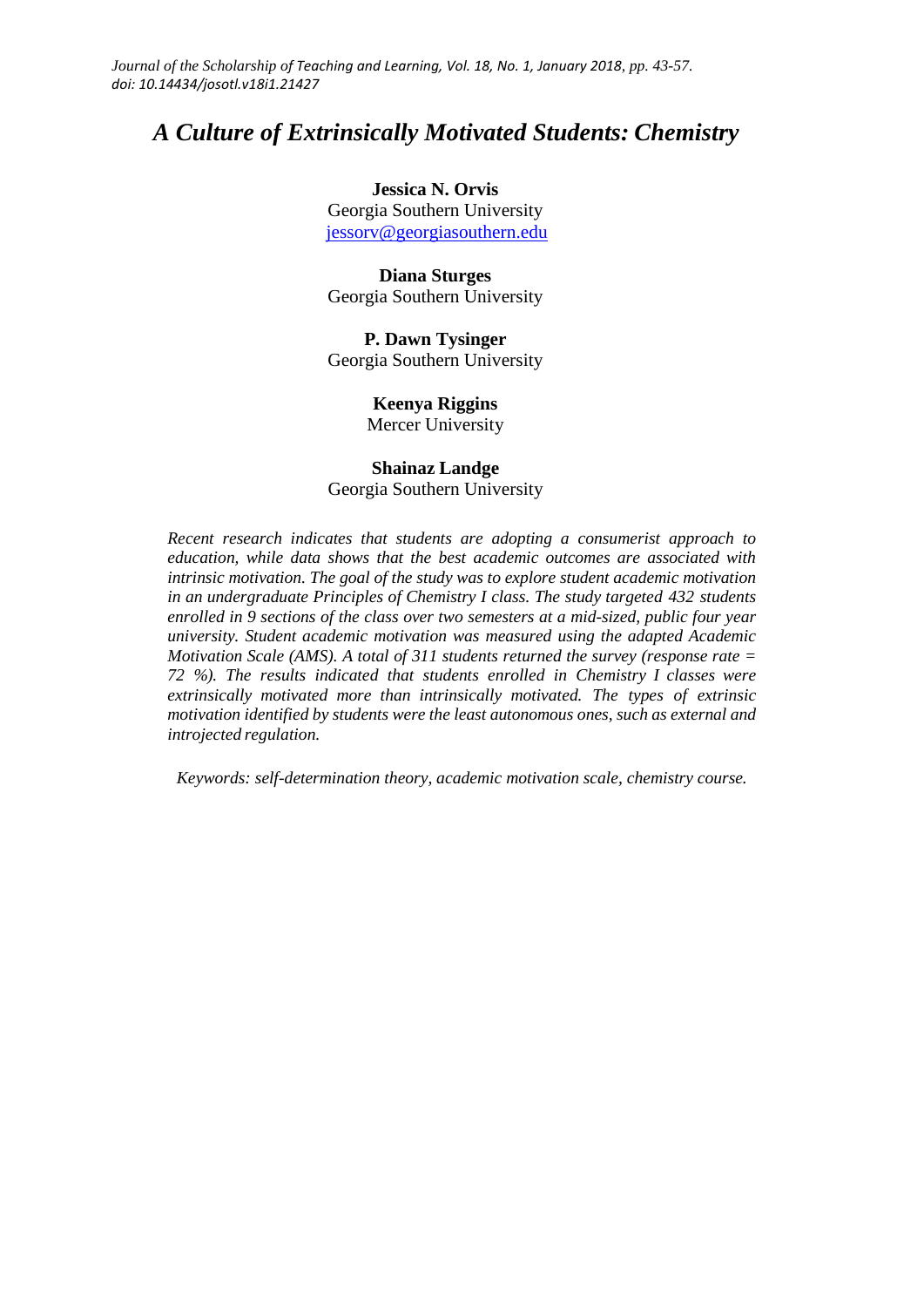#### **Introduction**

A significant number of scholarly reports on student motivation comes from the college classroom environment and indicates that student motivation is vital for success at the university level (Astin, 1984; Howey, 1999; Pintrich, 1988a, 1988b; Ryan et al., 1985). Student motivation has been shown to be a determinant of academic performance and achievement (Pintrich, 2004) with motivated students having better class attendance (Moore et al., 2008) and course grades (Wilson and Wilson, 2007), including a higher first-year academic performance (Allen et al. 2007).

Historically, psychologists have viewed motivation as a unitary concept—one that differs in amount rather than type. In contrast, Self Determination Theory (SDT) (Deci and Ryan, 2008) considers motivation to be a differentiated concept that differs in type and exists along an underlying continuum of autonomy (Ryan & Deci, 2000): amotivation (AM), extrinsic motivation (EM) and intrinsic motivation (IM). The Academic Motivation Scale (AMS; Figure 1) (Vallerand et al., 1992), a well-tested metric for exploring academic motivation within the SDT perspective, further subdivides IM and EM into three subscales each.

With *amotivation*, the person perceives (1) a lack of contingency between behavior and the attainment of desired outcomes and/or (2) a lack of ability to perform the behavior that is necessary to attain desired outcomes. As a result, the person experiences passivity and an absence of autonomy.

With *extrinsic motivation*, the person does an activity, because it leads to a separable outcome or consequence, such as obtaining a reward or avoiding a punishment. SDT specifies three types of extrinsic motivation that vary in the degree to which they are internalized into the self and, therefore, autonomous. The least internalized type of extrinsic motivation is external regulation (EM-External Regulation; EM-ER), in which the person is motivated by the salience of external rewards or punishments. The next type of extrinsic motivation isintrojected regulation (EM-Introjected Regulation; EM-IN), in which the person is motivated by the salience of internal rewards (e.g., pride) or punishments (e.g., guilt). Both external regulation and introjected regulation are experienced as relatively controlled forms of extrinsic motivation. As the process of internalization proceeds, the next type of extrinsic motivation is identified regulation (EM-Identified Regulation, EM-IN), in which the person is motivated by the value and/or importance of the activity. Identified regulation is the most internalized type of extrinsic motivation in the AMS.

With *intrinsic motivation*, the person does an activity because it is inherently satisfying and enjoyable. That is, there are no separable outcomes or contingenciesthat initiate and maintain the behavior; rather, intrinsically motivated behaviors occur spontaneously and are accompanied by experiences of interest, excitement, and enjoyment. Intrinsic motivation (along with well- internalized forms of extrinsic motivation; viz., identified regulation) is the prototype of autonomous, self-determined behavior. The three types of intrinsic motivation are intrinsic motivation to know (IM-To Know; IM-TK), intrinsic motivation toward accomplishments (IM- To Accomplish; IM-TA), and intrinsic motivation to experience stimulation (IM-Stimulation; IM- ST). IM-To Know is seen when an individual engages in a behavior for the satisfaction experienced while learning or trying to understand something new. IM-To Accomplish occurs when an individual engages in a behavior for the pleasure experienced while trying to accomplish a task or create something. IM-Stimulation transpires when an individual engages in a behavior in order to experience stimulating or exciting sensations.

Journal of the Scholarship of Teaching and Learning, Vol. 18, No. 1, January 2018. josotl.indiana.edu 44 More recently SDT studies have found that there is less distinction between intrinsic and extrinsic types of motivation and more of a sliding scale between behaviors that are more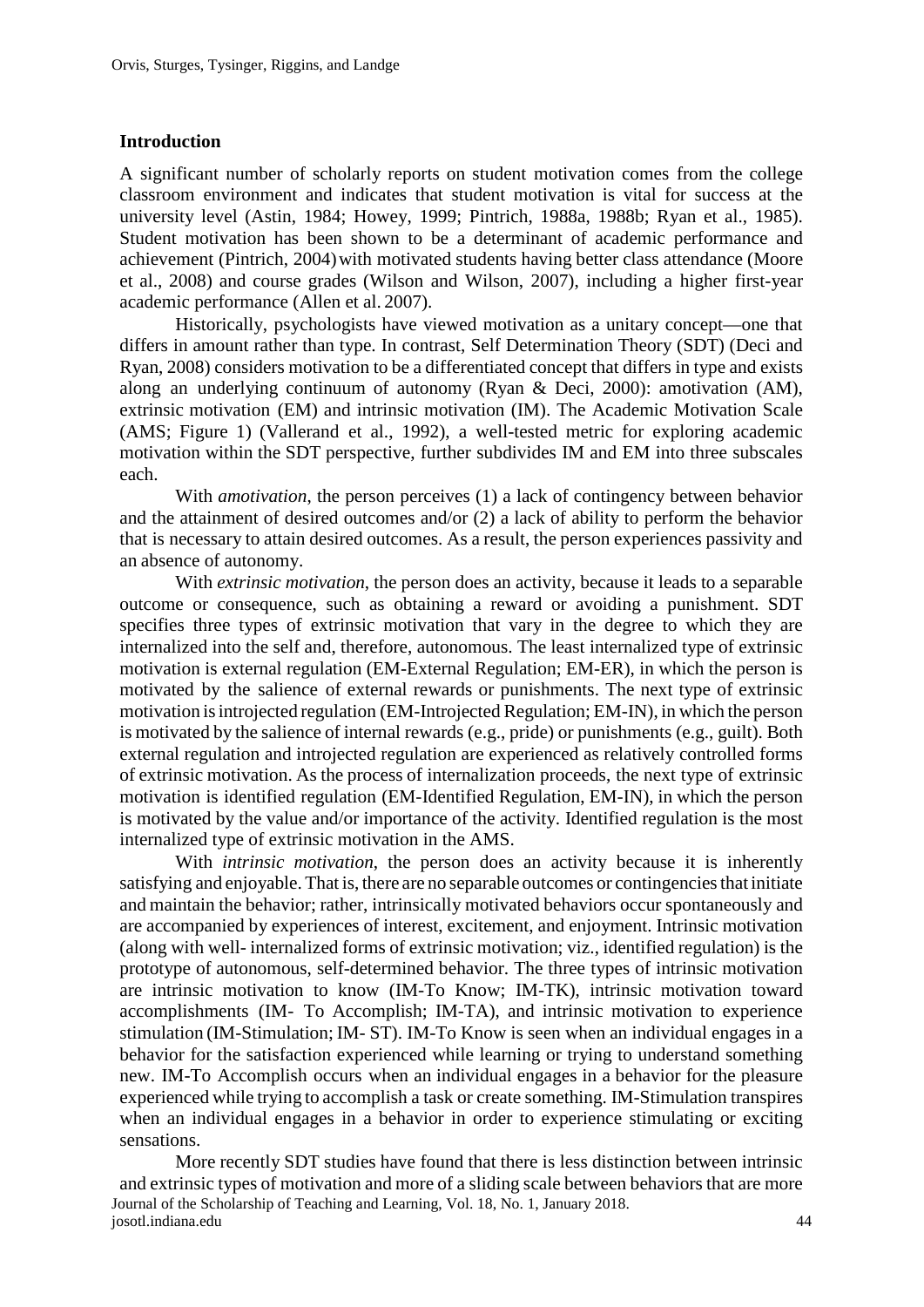autonomous and intrinsically motivated versus behaviors that are less autonomous and extrinsically motivated (Ryan & Deci, 2000).



#### **Figure 1: Academic Motivation Scale (AMS)**

In the literature, the relationship between motivation type and academic achievement is inconsistent. Some researchers indicated intrinsic motivation is most important to academic success (Deci  $\&$  Ryan 2000), while others supported the importance of extrinsic types of motivation (Eliot and Moller, 2004). Both intrinsic and the more autonomous extrinsic types of motivation were linked to positive academic outcomes (Pintrich and De Groot, 1990). IM and EM-Identified Regulation types corresponded positively with GPA, while AM corresponded negatively with GPA (Erten, 2014). Intrinsic motivation was also associated with lower dropout rates, withdrawal rates, rates of absenteeism, levels of anxiety about school, and higher levels of academic performance (Prospero and Vohra-Gupta, 2007). Self-regulation was linked to psychological well-being, while intrinsic motivation was also linked to psychological well-being that was dependent on academic performance (Burton et al., 2006) and higher perceived competence and lower anxiety about course material (Black and Deci, 2000). Studies in Sweden showed IM to be the only motivation type to be associated with positive academic success over a one year period (Taylor et al., 2014).

Gender differences are observed in student motivation, but the evidence seems contradictory. Arrogul, 2009 and Cockley et al., 2001 reported no significant differences between males and females; others indicated that females exhibited higher levels of IM and EM, while males exhibited higher levels of AM (Köseoğlu, 2013, Vallerand, 1992). Yet other studies showed that undergraduate male students exhibited higher levels of EM and IM than females, and females showed higher levels of AM (Hakan and Münire, 2014). In a sample of exercise physiology students in the US, higher levels of IM were related to higher levels of male class performance compared to females (Cortright, 2013). For college in general, females tended to have higher levels of both IM and EM. (Brouse et al., 2010).

The enjoyment of learning was shown to motivate students in some disciplines such as computer science, history, biology, and geology, but not necessarily in others (Breen and Lindsay, 2002). Several studies conducted at our institution used the SDT framework to examine student motivation in nutrition, physics, and human anatomy (HAP) classes (Maurer et al., 2012, 2013). In these three disciplines, both IM and EM were rated higher than amotivation. Differences between majors were observed; nutrition majors exhibited IM, while HAP and physics students exhibited EM (Maurer et al., 2012, 2013). In addition, students who have taken more courses in their chosen major were found to be more intrinsically motivated (Maurer et al., 2013). More recent studies showed that often students are attending college for future rewards, or out of expectation, or obligation. They are most interested in earning a high grade needed for accomplishing a career goal (Labaree, 1997; Pintrich and De Groot, 1990) indicating a more consumerist approach to education.

Journal of the Scholarship of Teaching and Learning, Vol. 18, No. 1, January 2018. josotl.indiana.edu 45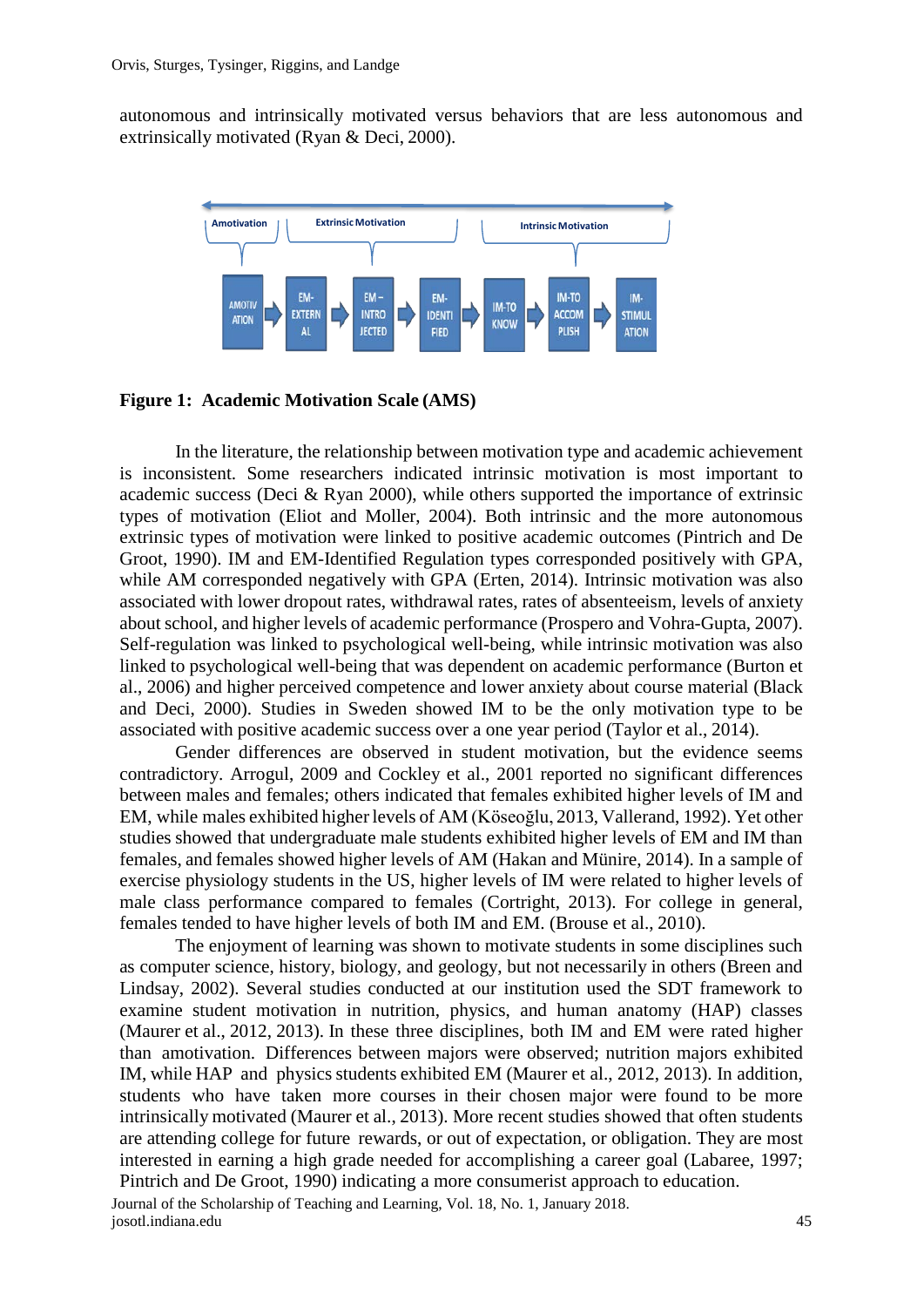Student perceptions of science courses seem to play an important role in academic motivation. A study of nursing students demonstrated that courses deemed to be difficult contributed to low motivation in students (Nilsson and Stomberg, 2008). Other studies indicated that science, technology, engineering, or mathematics (STEM) courses have a high attrition rate in the first two years (Chang et al. 2008), and student performance in introductory courses influences whether they decide to stay with a STEM major (Seymour and Hewitt, 1997).

There are some studies on motivational shifts in chemistry students, but very few which address motivation types in chemistry students. Faculty expectations of students to be motivated to learn chemistry tended to be high at the beginning of the semester (Lammers and Smith, 2008), but student attitudes as measured in a Swedish study shifted toward less motivated behavior over the semester (Berg, 2005). This seems to mirror studies that reported a decline in student motivation over time (Brouse et al., 2011; Hakan and Münire 2014), including students enrolled in chemistry courses (Zusho et al., 2003).

High school chemistry students in Greece exhibited low motivation to learn chemistry (Salta and Koulougliotis, 2015), while organic chemistry students who came to class with self- regulation or who were guided in the process of developing self-regulation, performed better in the course (Black and Deci, 2000).

The emerging field of Discipline Based Education Research (DBER) is changing the approach of educational researchers to the topic of learning in the chemistry classroom. The National Research Council (NRC) cited the DBER report (2012) in which it noted that studies on students' dispositions and motivationstowardsscience and engineering are sparse and that future development of this field of study is important. Our study on student academic motivation in chemistry will add needed data to this growing field.

## **Research Questions**

The study targeted students at a mid-sized public university in Principles of Chemistry I, since it is the first chemistry course taken by science majors including chemistry, biology, geology, physics, and exercise science. While approximately 50%, students take the course in their freshman year of college the rest of the students are distributed at the sophomore, junior, and even senior levels (See Table 1). Typical rates of successful completion of the course, as evidenced by a grade of "C" or higher, are around 75 %.

Most students taking the two semester chemistry sequence start in the fall semester and are therefore considered to be on-sequence, while students who take the first course in the spring are considered off-sequence. There are many reasons students might be in an offsequence course. Some have enrolled in the fall, but then withdraw from the course; some have completed it unsuccessfully in the fall; and some have taken time off between semesters for other reasons. Researchers noted a difference in student performance in classes considered off-sequence (Smith et al., 2015). Studies of curricular changes in physics at Colorado University Boulder systematically reported a 3.5 % fall-spring test score difference that was attributed to the differences between on- and off-sequence semesters (Pollock et al., 2007).

The research questions examined in this exploratory study are:

- 1) Is the adapted AMS a reliable instrument for measuring student motivation in chemistry?
- 2) What types of motivation do students exhibit in Principles of Chemistry I?

Journal of the Scholarship of Teaching and Learning, Vol. 18, No. 1, January 2018. josotl.indiana.edu 46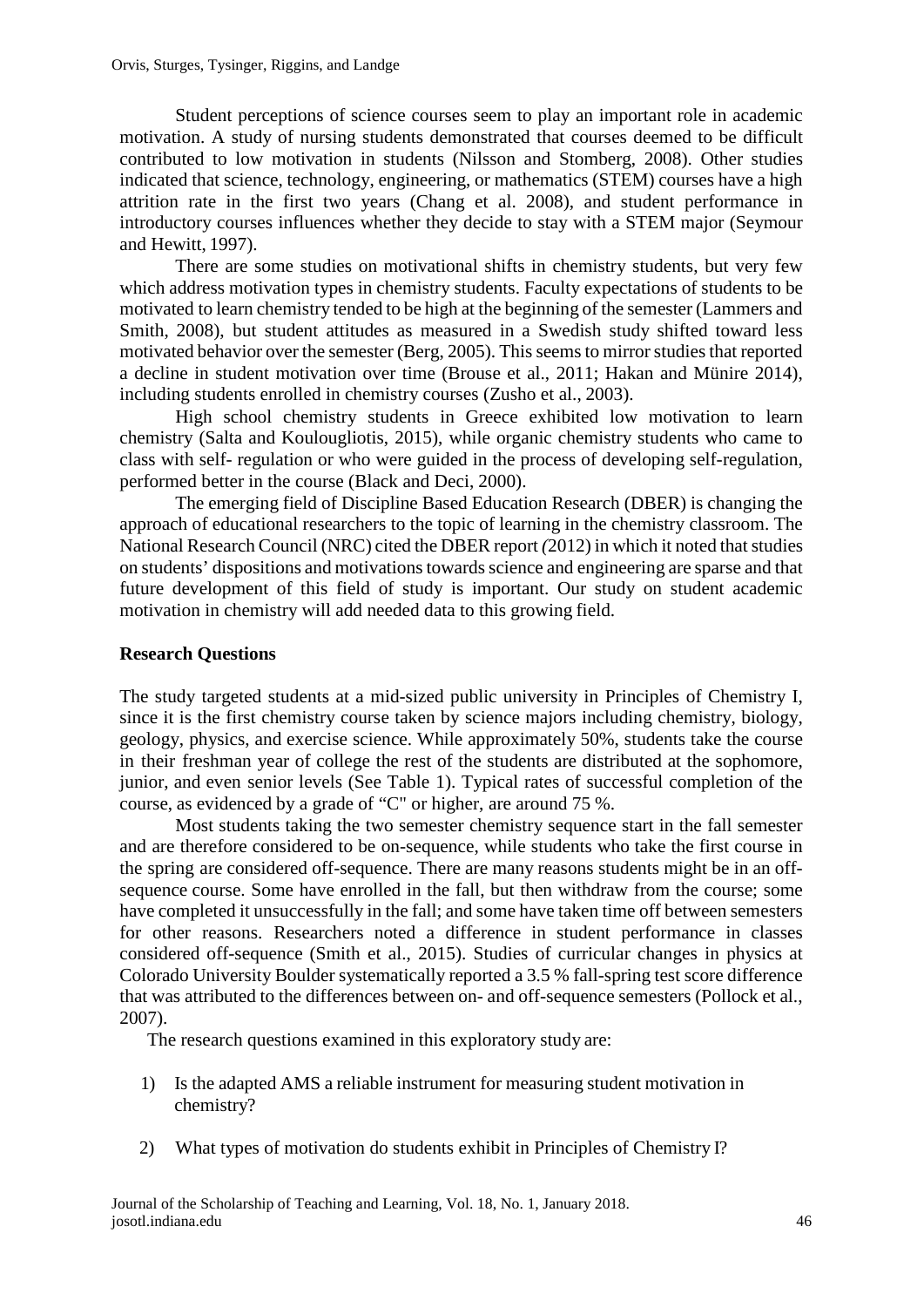- 3) Are motivation types different between males and females and in underrepresented minority (URM) groups?
- 4) Are there differences in motivation types between on-sequence and off-sequence students?

## *Methods*

The survey was administered at the beginning of the semester in both Fall 2013 on-sequence and Spring 2014 off-sequence to Principles of Chemistry I students (see Appendix 1). Institutional Review Board (IRB) approval was obtained before conducting the study. No identifying information was collected, and no incentives were given for participation.

## *Participants*

The participants for the study were 77 undergraduate students enrolled in two sections of Principles of Chemistry I in Fall of 2013, and 234 undergraduate students enrolled in seven sections of Principles of Chemistry I in Spring of 2014. The majority of participants (89%,  $n = 209$ ) noted that the course was required for their major. The demographic distribution of gender, ethnicity, class standing, major, GPA, attendance, time spent studying, and expectations from class are found in Table 1. Allied health majors include exercise science, athletic training, health education and promotion, nutrition and food science students.

## *Instrumentation*

A non-manipulative, exploratory design with a convenience sample was employed. The participants used the first 15 minutes of class time to complete the paper survey. The 41 item survey consisted of 13 demographic questions which included gender, ethnicity, class standing, major (2 items), attendance (2 items), GPA, study habits, and expectations (4 items) along with 28 Likert-scale items adapted from the Academic Motivation Scale (AMS; Vallerand et al., 1992).

The internal consistency is a measure of how well items within a scale describe the same construct (Henson, 2001). Cronbach's alpha  $(\alpha)$  is a measure of internal consistency, and literature supports that values greater than 0.70 indicate moderate internal consistency in the measure of classroom rating scales (Murphy and Davidshofer, 2005). The original AMS, constructed of seven subscales, demonstrated the following reliabilities:  $[AM (a = .85), EM-$ ER (*a* = .83), EM-IN (*a* = .84), EM-IR (*a* = .62), IM-ST (*a* = .86), IM-TA (*a* = .85), and IM-TK (*a* = .84)] of four items each (Vallerand et al, 1992). See the Results and Discussion section for the reliabilities of the adapted AMS.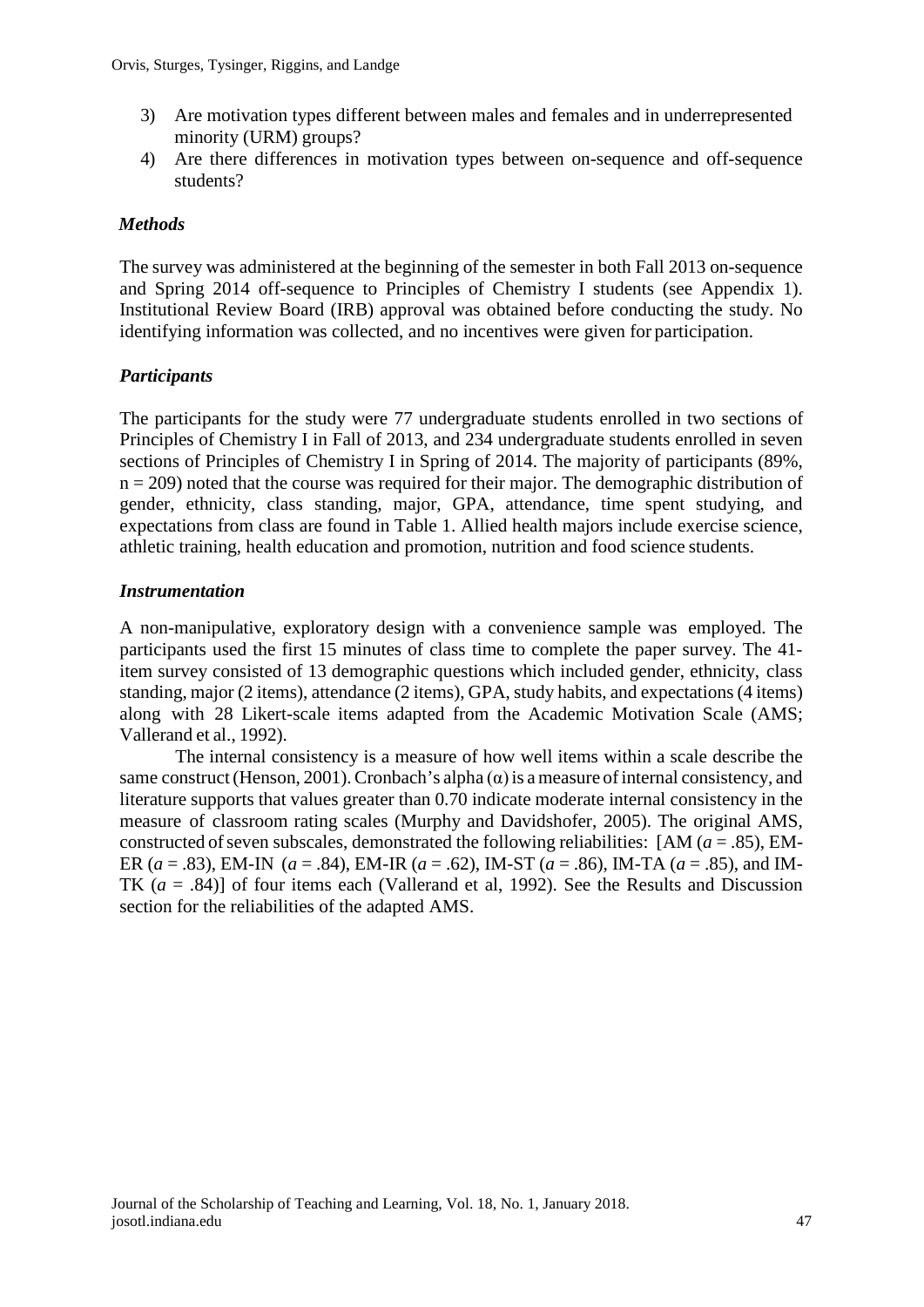|                                                                                 | Fall 2013 Participants<br>$N = 77$                                                                                                                                                                                                                                                   | Spring 2014 Participants<br>$N = 234$                                                                                                                                                                                                                                                |  |  |
|---------------------------------------------------------------------------------|--------------------------------------------------------------------------------------------------------------------------------------------------------------------------------------------------------------------------------------------------------------------------------------|--------------------------------------------------------------------------------------------------------------------------------------------------------------------------------------------------------------------------------------------------------------------------------------|--|--|
| Gender                                                                          | Male (42%),<br>Female (58%)                                                                                                                                                                                                                                                          | Male $(41%)$ ,<br>Female (59%)                                                                                                                                                                                                                                                       |  |  |
| Ethnicity                                                                       | White (66%),<br>African American (22%), Hispanic (5%),<br>Asian $(3\%)$ ,<br>Other $(3%)$                                                                                                                                                                                            | White (65 %),<br>African American (29 %), Hispanic (2%),<br>Asian (0.4%),<br>Other (1.7%)                                                                                                                                                                                            |  |  |
| Class<br>Standing                                                               | Freshman (57%), Sophomore (17%),<br>Junior (14%),<br>Senior $(10\%)$                                                                                                                                                                                                                 | Freshman (50%), Sophomore (25%),<br>Junior (18 %),<br>Senior (5%)                                                                                                                                                                                                                    |  |  |
| Major                                                                           | Biology $(22 \%)$ ,<br>Allied Health (40 %),<br>Chemistry (20 %),<br>Engineering (4 %),<br>Physics $(0\%),$<br>Other $(14\%)$                                                                                                                                                        | Biology (37%),<br>Allied Health (30%),<br>Chemistry (9%), Engineering (2.6%),<br>Physics (0.9%),<br>Nursing (2%),<br>Other (19%)                                                                                                                                                     |  |  |
| Self-reported<br><b>GPA</b>                                                     | $\langle 2.00 (1.3\%),$<br>$2.00 - 2.49(7.8\%)$ ,<br>$2.50 - 2.99$ (14.3%),<br>$3.00 - 3.49$ (32.5%),<br>$3.50 - 4.00(41.6%)$                                                                                                                                                        | $\langle 2.00(7.3\%),$<br>$2.00 - 2.49(12.4\%),$<br>$2.50 - 2.99(23.6\%)$ ,<br>$3.00 - 3.49(30\%),$<br>$3.50 - 4.00(26.6%)$                                                                                                                                                          |  |  |
| Frequency of<br>Attendance                                                      | Hardly ever $(0\%)$ ,<br>Sometimes (1.3%),<br>Most times $(6.5\%)$ ,<br>Almost every time (15.6%),<br>Every time $(76.6\%)$                                                                                                                                                          | Hardly ever (0.4%),<br>Sometimes (1.3%),<br>Most times (7.7%),<br>Almost every time (32.5%),<br>Every time $(58.1\%)$                                                                                                                                                                |  |  |
| Self-Reported<br>Hours of<br>Studying per<br>Week                               | $< 1$ hour (10.4%),<br>$1 - 3$ hours (48.1%),<br>$3 - 6$ hours $(32.5\%)$ ,<br>$6 - 9$ hours $(7.8\%)$ ,<br>$> 9$ hours $(0\%)$                                                                                                                                                      | $< 1$ hour $(11.1\%)$ ,<br>$1 - 3$ hours (59.2%),<br>$3 - 6$ hours $(21.5\%)$ ,<br>$6 - 9$ hours $(6.9\%),$<br>$> 9$ hours $(1.3%)$                                                                                                                                                  |  |  |
| Expectations of<br><b>Class Difficulty</b><br>in Comparison to<br>Other Classes | I expect it to be much less difficult (10.4%),<br>I expect it to be somewhat less difficult<br>$(13.0\%),$<br>I expect it to be of the same difficulty<br>$(24.7\%)$ .<br>I expect it to be somewhat more difficult<br>$(36.4\%)$ ,<br>I expect it to be much more difficult (15.6%) | I expect it to be much less difficult (4.3%),<br>I expect it to be somewhat less difficult<br>$(15.8\%)$ .<br>I expect it to be of the same difficulty<br>$(22.2\%)$ .<br>I expect it to be somewhat more difficult<br>$(40.2\%)$ ,<br>I expect it to be much more difficult (17.5%) |  |  |

### **Table 1: Participant Demographics Fall 2013 and Spring 2014**

#### **Results and Discussion**

The adapted AMS was tested for reliability for use with undergraduate chemistry students. Predominant motivation types were determined and demographic information was collected. Analyses were conducted on the seven subscales of the AMS to determine adequate reliability for use with the current sample. Additionally, descriptive statistics and frequency of endorsement were used to evaluate the demographic characteristics and motivation trends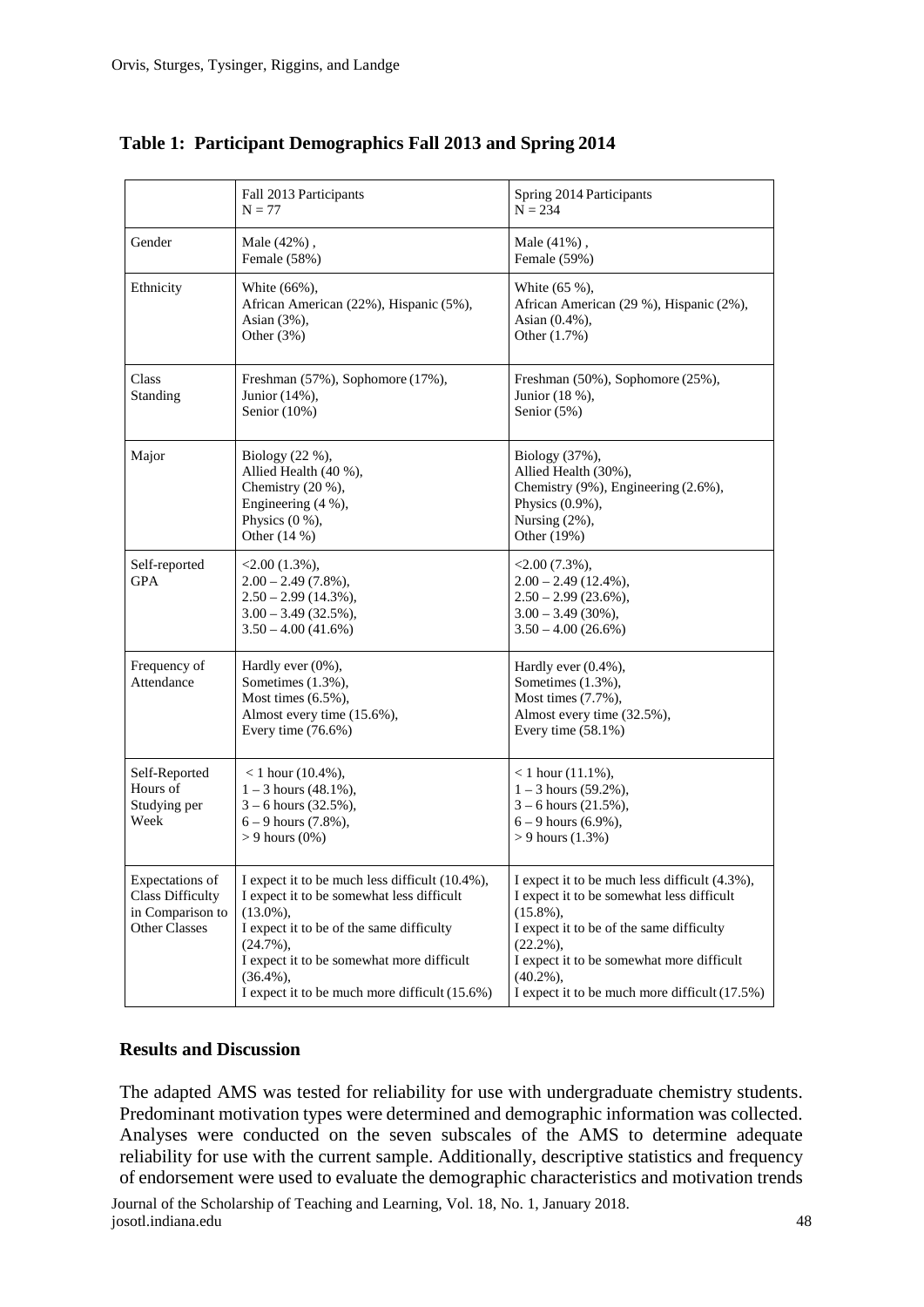across the participants. Nonparametric statistics were used to determine the difference between off- sequence and on-sequence students. Finally, ANOVA statistics were used to determine differences in motivation patterns within demographic subgroups of the sample.

## *Adapted AMS a reliable instrument for measuring student motivation in chemistry*

It was found that the adapted AMS subscales are all highly reliable for use with the current undergraduate chemistry sample. See Table 2 for means and standard deviations. The reliabilities of the subscales for Spring 2014 are as follows: (IM-TK;  $a = .93$ ), (IM-TA;  $a =$ .86), (IM-ST; *a* = .91), (EM-ID, *a* = .82), (EM-IN; *a* = .85), (EM-ER; *a* = .85), AM (*a* = .84). These results are comparable to results from Fall 2013 reliability analyses [(IM-TK; *a*  = .93),(IM-TA; *a* = .86), (IM-ST; *a* = .92), (EM-ID, *a* = .80), (EM-IN; *a* = .87), (EM-ER; *a*   $= .85$ ), AM ( $a = .82$ )].

|                  | $\mathfrak a$ | M    | <b>SD</b> | Ranked Frequency<br>of Endorsement |
|------------------|---------------|------|-----------|------------------------------------|
| <b>Fall 2013</b> |               |      |           |                                    |
| <b>IM-TK</b>     | .93           | 3.67 | 1.85      | 5                                  |
| <b>IM-TA</b>     | .86           | 3.96 | 1.86      | $\overline{4}$                     |
| <b>IM-ST</b>     | .92           | 3.26 | 1.60      | 6                                  |
| EM-ID            | .80           | 5.50 | 1.67      | $\mathbf{2}$                       |
| EM-IN            | .87           | 4.94 | 1.93      | 3                                  |
| EM-ER            | .85           | 5.70 | 1.86      | 1                                  |
| AM               | .82           | 1.93 | 1.86      | 7                                  |
| Spring 2014      |               |      |           |                                    |
| <b>IM-TK</b>     | .93           | 3.69 | 1.92      | 5                                  |
| <b>IM-TA</b>     | .86           | 3.97 | 1.96      | $\overline{4}$                     |
| <b>IM-ST</b>     | .91           | 2.92 | 1.75      | 6                                  |
| EM-ID            | .82           | 4.96 | 1.95      | 3                                  |
| EM-IN            | .85           | 5.51 | 1.78      | 1                                  |
| <b>EM-ER</b>     | .85           | 5.51 | 1.78      | 1                                  |
| AM               | .84           | 1.93 | 1.51      | 7                                  |

## **Table 2: Psychometric Properties by Semester.**

### *Types of motivation exhibited by students in Principles of Chemistry I*

Journal of the Scholarship of Teaching and Learning, Vol. 18, No. 1, January 2018. josotl.indiana.edu 49 With regard to motivation characteristics across the participants, descriptive statistics revealed that undergraduate chemistry students are largely extrinsic in their academic motivation with 136 participants (58%) showing the highest endorsement for EM-ER. Only 11 (3.5 %) intrinsic motivation types were found out of all 311 participants. The lowest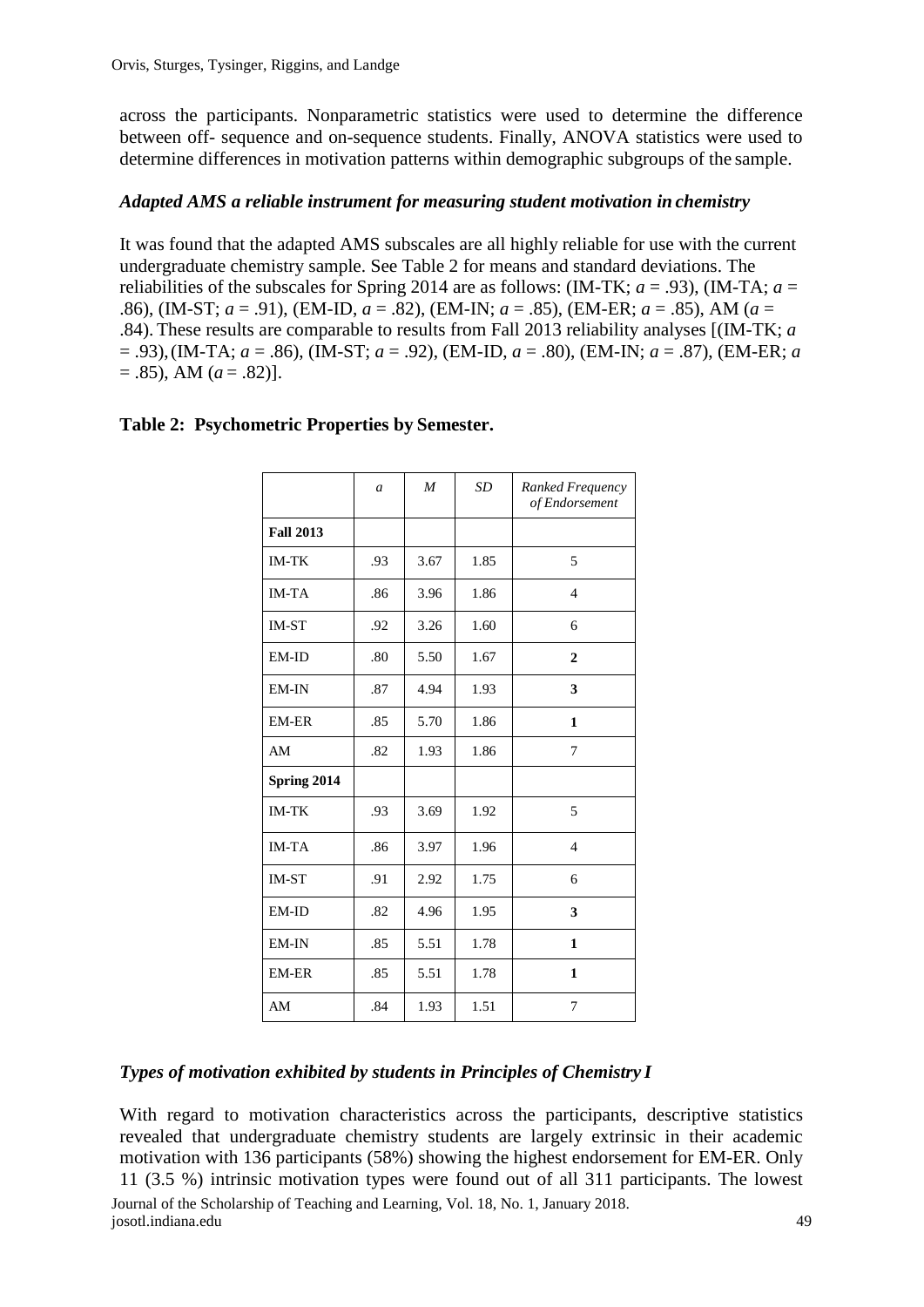frequency of endorsement was related to IM-ST with 1 participant (0.4%). Other categories included IM-TK (n = 7, 2.5%), IM-TA (n = 3, 1.1%), EM- ID (n = 36, 12.8%), EM-IN (n = 38, 13.5%), and AM ( $n = 11, 3.9%$ ). See Table 3. With regard to gender differences across the sample, females ( $M = 5.05$ ,  $SD = 1.61$ ) are significantly more likely to identify with the introjected form of extrinsic motivation (EM-IN) than males ( $M = 4.28$ ,  $SD = 1.74$ ),  $F(228)$  $= 12.20, p = .001$ . Additionally, it was demonstrated that African American students (*M* =  $3.00, SD = 1.70$  are significantly more likely to identify with the stimulation form of intrinsic motivation (IM-ST) than White students ( $M = 2.77$ ,  $SD = 1.40$ ),  $F(223) = 2.78$ ,  $p = .02$ . Shapiro Wilks test demonstrated the normal distribution of data ( $\alpha = .32$ ).

Several studies were conducted using the SDT framework to examine student motivation, adapted the AMS to specific courses such as nutrition, physics, and human anatomy and physiology (HAP, Maurer, Allen, Gatch, Shankar & Author, 2012, 2013). In these three disciplines, the AMS proved to have high reliabilities that were consistent with AMS reliabilities in higher education generally (Vallerand et al, 1992), which supports our findings for the adapted AMS for chemistry.

## *Different types of motivation exhibited between genders and in URM*

**Table 3: Important characteristics of motivation in females, males, and URM chemistry students from the Spring 2014 study based on descriptive statistics.**

|                                         | Motivation trends in the Principles of Chemistry Students<br>(Spring 2014) |                                |                         |                             |                           |                         |                |  |
|-----------------------------------------|----------------------------------------------------------------------------|--------------------------------|-------------------------|-----------------------------|---------------------------|-------------------------|----------------|--|
|                                         | <b>Intrinsic Motivation</b>                                                |                                |                         | <b>Extrinsic Motivation</b> |                           |                         | Amotivation    |  |
| Freq. of<br>Highest<br>Endorse-<br>ment | <b>IM-TK</b><br>$n\frac{9}{6}$                                             | <b>IM-TA</b><br>$n\frac{9}{6}$ | IM-ST<br>$n\frac{9}{6}$ | EM-ID<br>$n\frac{9}{6}$     | $EM-IN$<br>$n\frac{9}{6}$ | EM-ER<br>$n\frac{9}{6}$ | $n/$ %         |  |
| Females                                 | 5                                                                          | $\overline{2}$                 | $\Omega$                | 17                          | 30                        | 76                      | 6              |  |
|                                         | 3.68%                                                                      | 1.47%                          | 0%                      | 12.50%                      | 22.06%                    | 55.88%                  | 4.40%          |  |
| Males                                   | 1                                                                          | 1                              | 2                       | 19                          | 9                         | 59                      | 5              |  |
|                                         | 1.04%                                                                      | 1.04%                          | 2.08%                   | 19.79%                      | 9.38%                     | 61.46%                  | 5.21%          |  |
| <b>URM</b>                              | $\overline{4}$                                                             | $\Omega$                       | $\mathbf{1}$            | 14                          | 19                        | 36                      | $\overline{4}$ |  |
|                                         | 5.13%                                                                      | 0%                             | 1.28%                   | 17.95%                      | 24.36%                    | 46.15%                  | 5.13%          |  |

Table 3 offers a descriptive look at frequency of endorsement across gender and URM demographics. As with the overall sample, the data across these categories clearly indicate that the vast majority of students identified most closely with EM-ER, with greater than 50% of both genders and approximately 46% of URM rating these items the highest. Additionally, greater than 90% of females and males rated their own behaviors as aligning with the three types of extrinsic motivation (EM-ER, EM-IN and EM-ID). With regard to URM, over 93% of students self- reported identification with the aforementioned extrinsic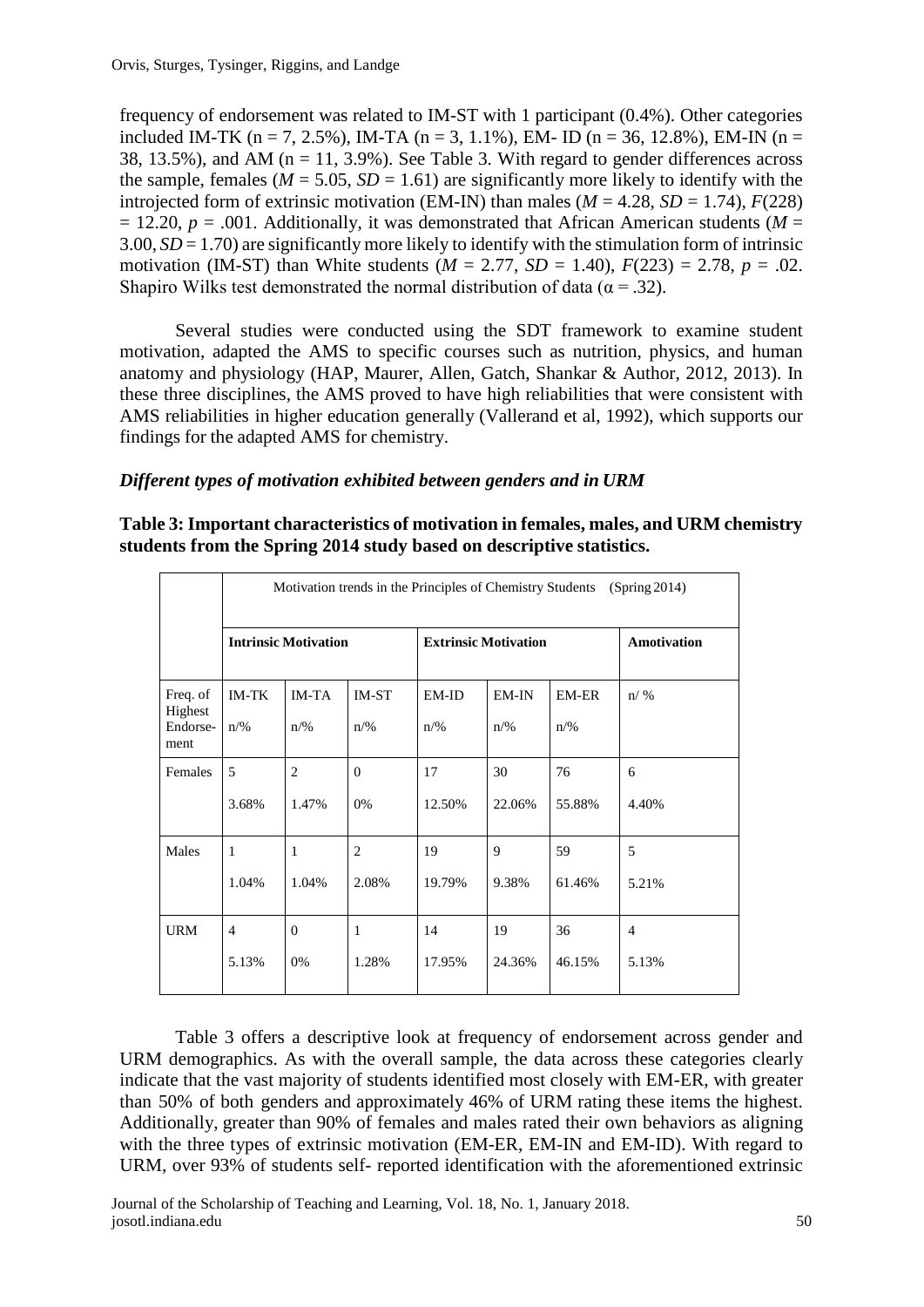motivation types. Conversely, approximately 5% of females, 4% of males and 6% of all URM students reported intrinsic styles of motivation (IM-TK, IM-TA and IM-ST).

While African American students identified more often as IM-Stimulation than their White peers, the overall representation of African Americans in the sample was much lower. Therefore, it is not possible to determine if African American students are more intrinsically motivated or if those students who are intrinsically motivated are attracted to pursuing science majors more frequently than their white peers. There were slight gender differences, with women reporting more intrinsic motivation than men. The results were similar to what was reported in the literature (Salta and Koulougliotis, 2015) as IM was shown to predict academic success for women, while EM-ER tended to be a stronger predictor of success for men (Vecchione et al., 2014).

### *Differences in motivation types between on-sequence and off-sequence students*

The larger cohort of participants was enrolled in Spring 2014 (234) as compared to Fall 2013 (77). As seen in Table 1, there are some differences in the two groups between self-reported GPA, frequency of attendance, and self-reported hours spent studying. It is possible that these demographic indicators reflect the differences between the on-sequence and offsequence cohorts.<sup>6</sup> In order to determine the representativeness of the sample with regard to motivation characteristics, a sample of 77 participants from Spring 2014 were randomly selected for comparison to the sample of 77 chemistry students from Fall 2013. Nonparametric tests (Mann- Whitney U) determined that there was no significant difference across the groups in their endorsement of items on any subscale. The nonparametric test was chosen due to the large sample size differences between the Fall 2013 and Spring 2014 participants. The indication that there is no difference in motivation types between onsequence and off-sequence students, contradicts some previous research findings (Smith et al., 2015; Pollock et al., 2007). Whether these differences may be population related or subject related may warrant additional studies.

### **Implications and Future Directions**

The instrument used in the study was the adapted AMS for chemistry that evaluates academic motivation from within the SDT framework. The adapted AMS had high reliabilities and chemistry instructors at other institutions can use this instrument to determine student motivation types in their own classrooms and potentially adjust instructional practices to improve student learning.

This study added to the paucity of research on academic motivation in college chemistry students (Lammers and Smith, 2008; Berg, 2005) and revealed a predominantly extrinsic motivation type in chemistry classes. These findings support previous research that indicate a shift towards extrinsic motivation (Labaree, 1997; Pintrich and DeGroot, 1990) which seem to span across different subjects and populations. Future research should target chemistry students in advanced chemistry classes, as there seems to be a difference in academic motivation in students who are already taking classes in their major of choice (Maurer et al, 2013).

The findings of this study did not show significant differences in academic motivation between genders, in URM and on-and off-sequence students, adding to the contradictory nature of findings in these populations. Perhaps future studies should target larger samples of these populations (across multiple institutions and/or in longitudinal studies) to elicit differences, if any. In addition, the survey data set was collected at the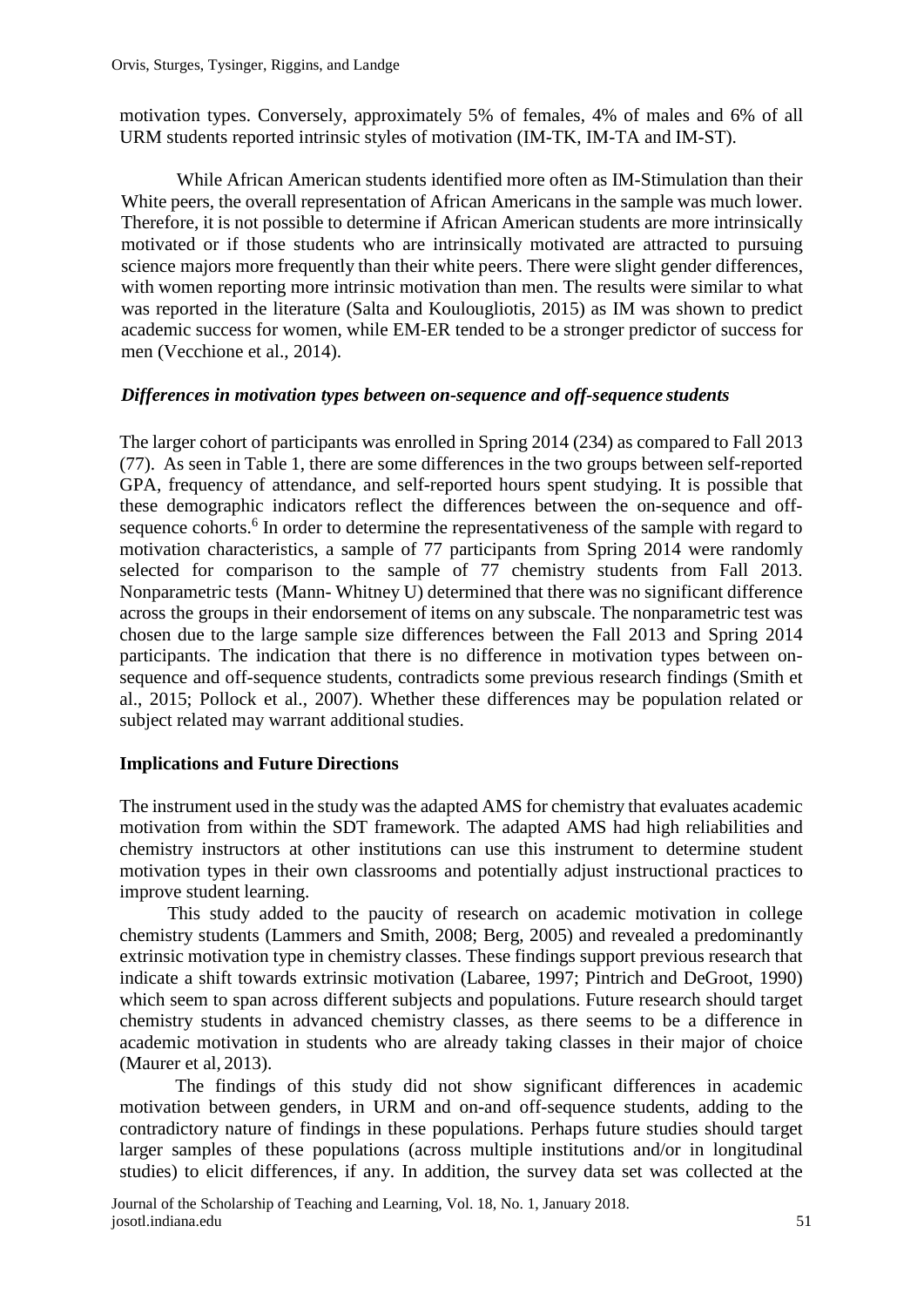beginning of the semester and did not examine potential changes in motivation over the course of the semester.

Some research in the education domain (Niemiec & Ryan, 2009; Black and Deci, 2000; Niemiec et al., 2006) indicated that a shift towards more autonomous forms of motivation is possible if instructors provide support for their students' basic psychological needs, such as autonomy, which is the ability to take charge of one's own learning (Holec, 1981). Studies targeting student academic motivation showed that when students experienced autonomous supportive instructors, they demonstrated an increase in autonomous self-regulation, perceived competence, and interest/ enjoyment of the course (Black and Deci, 2000). This can be done by providing choices and meaningful rationales around learning activities to include peer-led supplemental instruction, one on one student interaction, extra office hours, academic success center led programs, and residential peer programs among others. Educators can also act as a mediator by acknowledging students' feelings and minimizing pressure and control around learning activities (Niemiec & Ryan, 2009). Given the largely extrinsic types of motivation in chemistry students, as evidenced by this study, instructors may want to consider utilizing teaching practices that can affect the shift towards more successful autonomous motivation.

Our future goal is to use the background data on motivation in chemistry students and incorporate need support training by peer leaders in our classrooms. Both correlational (Niemiec et al., 2006) and experimental (Deci et. al., 1994) studies have shown that autonomous motivation is facilitated by provision of need support (Deci et al, 1999). Strategies that are associated with need support include (1) relating from the student's perspective; (2) encouraging self-initiation and choice; (3) providing a clear rationale for requested behavior; (4) minimizing use of controlling language; (5) being positive that the student can succeed; (6) creating optimal challenges; (7) giving accurate, effectance-relevant feedback; and (8) developing a warm, empathic, non-judgmental relationship with the student (Williams et al., 2011). We plan to provide need support training of peerleaders based on SDT and incorporate peer led sessions into regular class time. This would allow students who are otherwise unable to attend sessions outside regular class time to benefit from peer leaders.

Moreover, the DBER report (2012) pointed out that few studies explore how learning and responses to different instructional strategies vary by student characteristics such as gender,socio- economic status, and ethnicity. Future studies should focus more on the effects of different teaching strategies in different populations.

Research findings are limited by the fact that the data set was collected at one institution in the southeast US. Since the major goal of the study was to examine the motivational types in chemistry students, no identifiable information was included on the survey. As such, we could not study the influence of motivational types on students' academic performance or teacher differences (in use of motivational tools or strategies) on motivation. Future studies could fill these gaps by surveying multiple institutions, linking students' grades to survey responses to examine causality between motivation type and academic performance; by expanding to longitudinal studies to examine whether motivational types change with progression in major or teacher differences, as well as by comparing student motivations as measured by SDT to mindset theory, which describes motivations in the form of mindsets and skills that can be fostered and developed by

<sup>6</sup> The initial data set was collected in the Fall and the opportunity to expand the study became available in the Spring, resulting in a larger data set.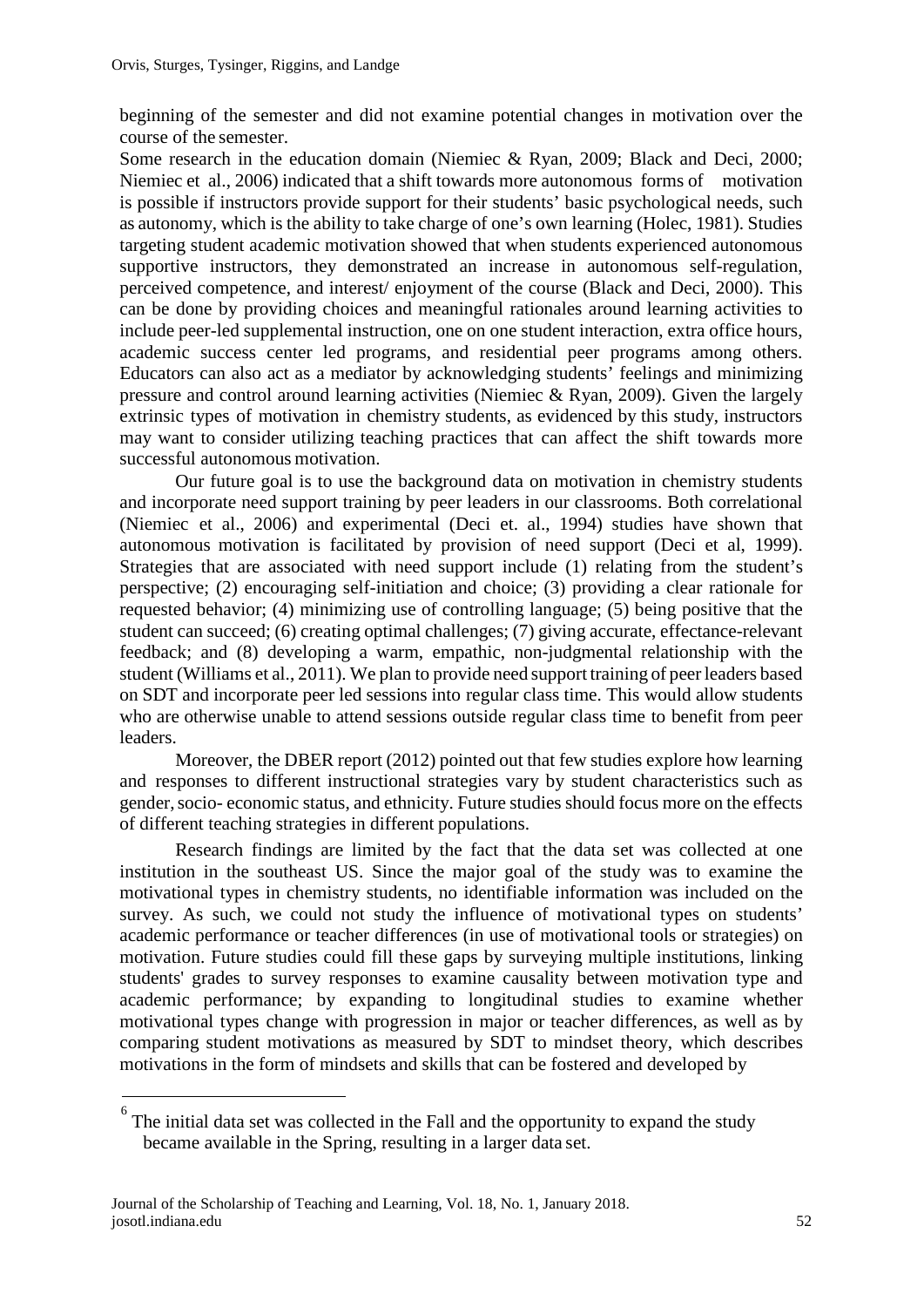educators (Dweck et al., 2014).

## **Conclusions**

Our results clearly indicate that the adapted AMS is a reliable instrument to measure academic motivation types in chemistry classes. The data set also overwhelmingly supports recent research in that undergraduate students enrolled in chemistry classes at our institution highly endorse external motivation and in particular the least autonomous types. This holds true of both on- sequence and off-sequence students. It could be that the introductory and required nature of this class for many majors, not just chemistry, plays a role in such high endorsement. Future studies with students in more advanced chemistry classes may help determine if student motivation becomes more autonomous as chemistry majors progress in their course of studies. The differences in motivation among genders, as evidenced by our data, may suggest that a differential approach should be used to target males and females in chemistry classes, however future studies on gender differences in the population of chemistry students is warranted. Interventions provided by the instructor, peer leaders, the institution, etc. designed to boost more intrinsic forms of motivation should be encouraged to develop a learning environment conducive to more autonomous types of motivation to facilitate greater student success.

### **References**

Allen J., Robbins S., Casillas A. and Oh I., (2007), Third-year college retention and transfer: Effects of academic performance, motivation, and social connectedness, *Res. High. Educ.,* **49**, 647 – 664. Retrieved from<http://dx.doi.org/10.1007/s11162-008-9098-3>on April 5, 2016.

Ariogul S., (2009), Academic motivations of pre-service English teachers, *Hacettepe Univeristy J. Educ.,* **36**, 12-19.

Astin A. W., (1984), Student involvement: A developmental theory for higher education, *J. Coll, Stu. Personnel*, **25**, 297–308.

Berg C.A.R., (2005), Factors related to observed attitude change toward learning chemistry among university students, *Chem. Educ. Res. Pract.,* **6,** 1 – 18.

Black A. E. and Deci E. L., (2000), The effects of instructors' autonomy support and students' autonomous motivation on learning organic chemistry: A self-determination theory perspective, *Sci. Educ.,* **84**, 740 – 756.

Breen R. and Lindsay R., (2002), Different disciplines require different motivations for student success, *Res. High. Educ.,* **43**, 693 – 725*.*

Brouse C. H., Basch C. E., LeBlanc M., McKinght K. R. and Lei T., (2010), College students' academic motivation: Differences by gender, class, and source of payment, *College Quarterly,* **13**, 1 - 10. Retrieved from [http://www.senecacollege.ca/quarterly/2010-vol13](http://www.senecacollege.ca/quarterly/2010-vol13-num01-winter/brouse-basch-leblanc-mcknight-lei.html%20on%20April%205) [num01-winter/brouse-basch-leblanc-mcknight-lei.html on April 5,](http://www.senecacollege.ca/quarterly/2010-vol13-num01-winter/brouse-basch-leblanc-mcknight-lei.html%20on%20April%205) 2016.

Burton K. D., Lydon J. E., DAlessandro D. U. and Koestner R., (2006), The differential effects of intrinsic and identified motivation on well-being and performance: Prospective, experimental and implicit approaches to self-determination theory, *J. Pers. Soc. Psychol*. **91**,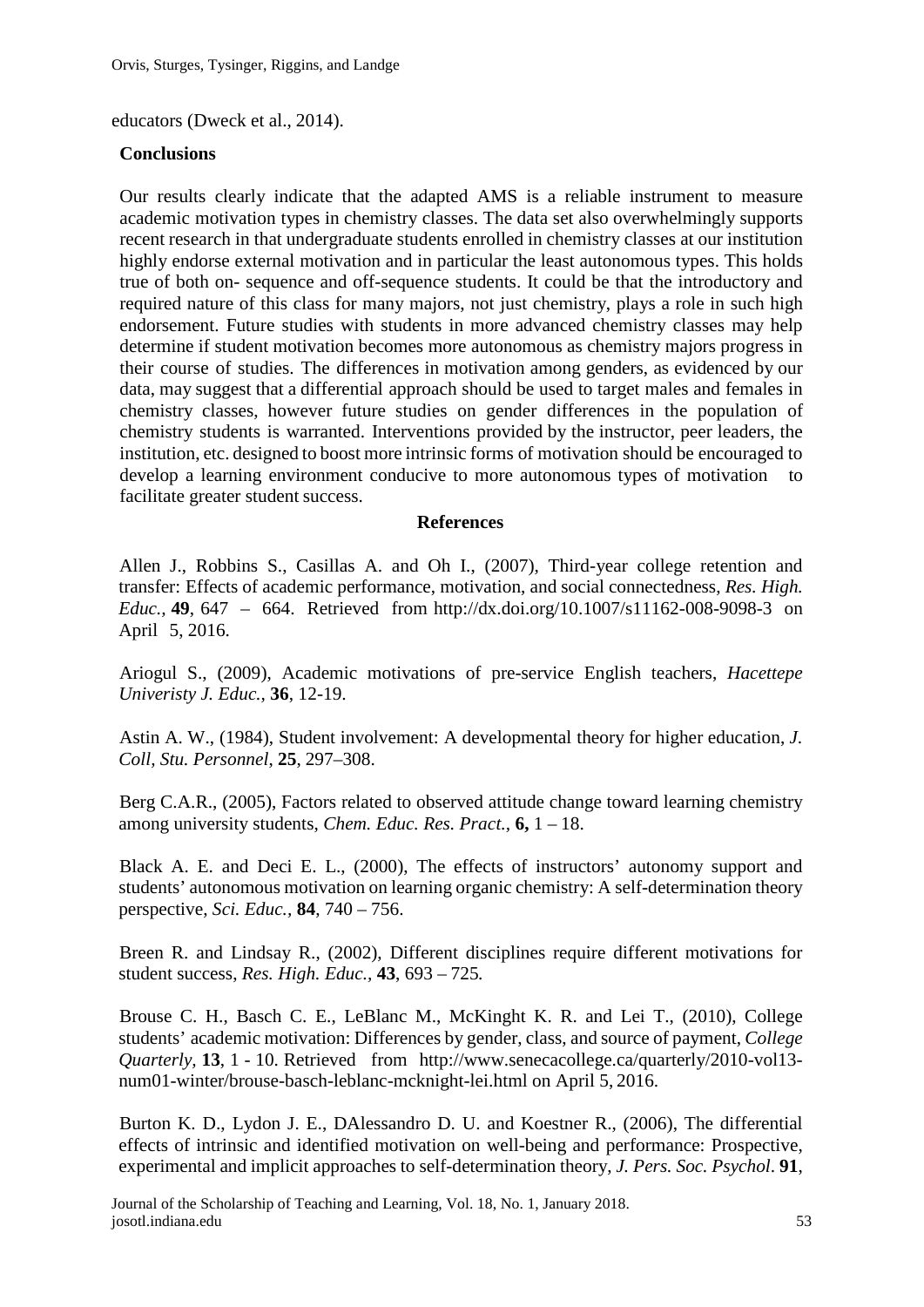$750 - 762.$ 

Chang M. J., Cerna O., Han J. and Sáenz V., (2008), The contradictory roles of institutional status in retaining underrepresented minorities in biomedical and behavioral science majors, *Rev. High. Ed.,* **31**, 433–464.

Cokley K. O., Bernard N., Cunningham D. and Motoike J., (2001), A psychometric investigation of the academic motivaton scale using a United States sample. *Meas. Eval. Couns. Dev.,* **34**, 109 – 119.

Cortright R. N., Lujan H. L., Blumberg A. J., Cox J. H. and DiCarlo S. E., (2013), Higher levels of intrinsic motivation are related to higher levels of class performance for male but not female students, *Advan. Physiol. Edu.,* **37**, 227-232. Retrieved from [http://advan.physiology.org/content/37/3/227.full-text.pdf+html](http://advan.physiology.org/content/37/3/227.full-text.pdf%2Bhtml) on April 5, 2016.

Deci E. L., Eghrari H., Patrick B. C. and Leone D. R., (1994), Facilitating internalization: the self-determination theory perspective, *J. Pers.*, **62**, 119 – 142. DOI: 10.1111/j.1467- 6494.1994.tb00797.x

Deci E. L., Koestner R. and Ryan R. M., (1999), A meta-analytic review of experiments examining the effects of extrinsic rewards on intrinsic motivation, *Psychol. Bull*., **125**, 692 – 700. Retrieved from [http://content.apa.org/journals/bul/125/6/627 on April 5,](http://content.apa.org/journals/bul/125/6/627%20on%20April%205) 2016.

Deci E. L. and Ryan, R. M., (2008), Self-determination theory: A macrotheory of human motivation, development and health, *Can. Psychol.*, **49**, 182-185. DOI: [10.1037/a0012801.](http://dx.doi.org/10.1037/a0012801) Retrieved from<http://www.anitacrawley.net/Resources/Articles/Deci%20and%20Ryan.pdf> on April 5, 2016.

Dweck C. S., Walton, G. M., and Cohen, G. L., (2014), Academic tenacity: mindsets and skills that promote long-term learning, Bill and Melinda Gates Foundation. [www.gatesfoundation.org.](http://www.gatesfoundation.org/)

Elliot A. J. and Moller A. C., (2003), Performance-approach goals: good or bad forms of regulation?, *Int. J. Educ. Res.*, **39**, 339 – 356. [DOI:10.1016/j.ijer.2004.06.003](http://dx.doi.org/10.1016/j.ijer.2004.06.003)

Erten I. H., (2014), Interaction between academic motivation and student teachers' academic achievement, *Procedia- Soc. Behav. Sci.*, **152**, 173 – 178. [DOI:10.1016/j.sbspro.2014.09.176](http://dx.doi.org/10.1016/j.sbspro.2014.09.176)

Hakan K. and Münire E., (2014), Academic motivation: Gender, domain and grade differences, *Procedia- Soc. Behav. Sci.,* **143**, 708 – 715. [DOI:10.1016/j.sbspro.2014.07.469](http://dx.doi.org/10.1016/j.sbspro.2014.07.469)

Henson R. K., (2001), Understanding internal consistency reliability estimates: a conceptual primer on coefficient alpha, *Meas. Eval. Couns. Develop.*, **34**, 177–189.

Holec H., *Autonomy and Foreign Language Learning,* (1981), Oxford: Pergamon Press.

Howey S. C., (1999), *The relationship between motivation and academic success of community college freshmen orientation students.* Doctoral Dissertation. (ERIC Document Reproduction Service No. ED 465391).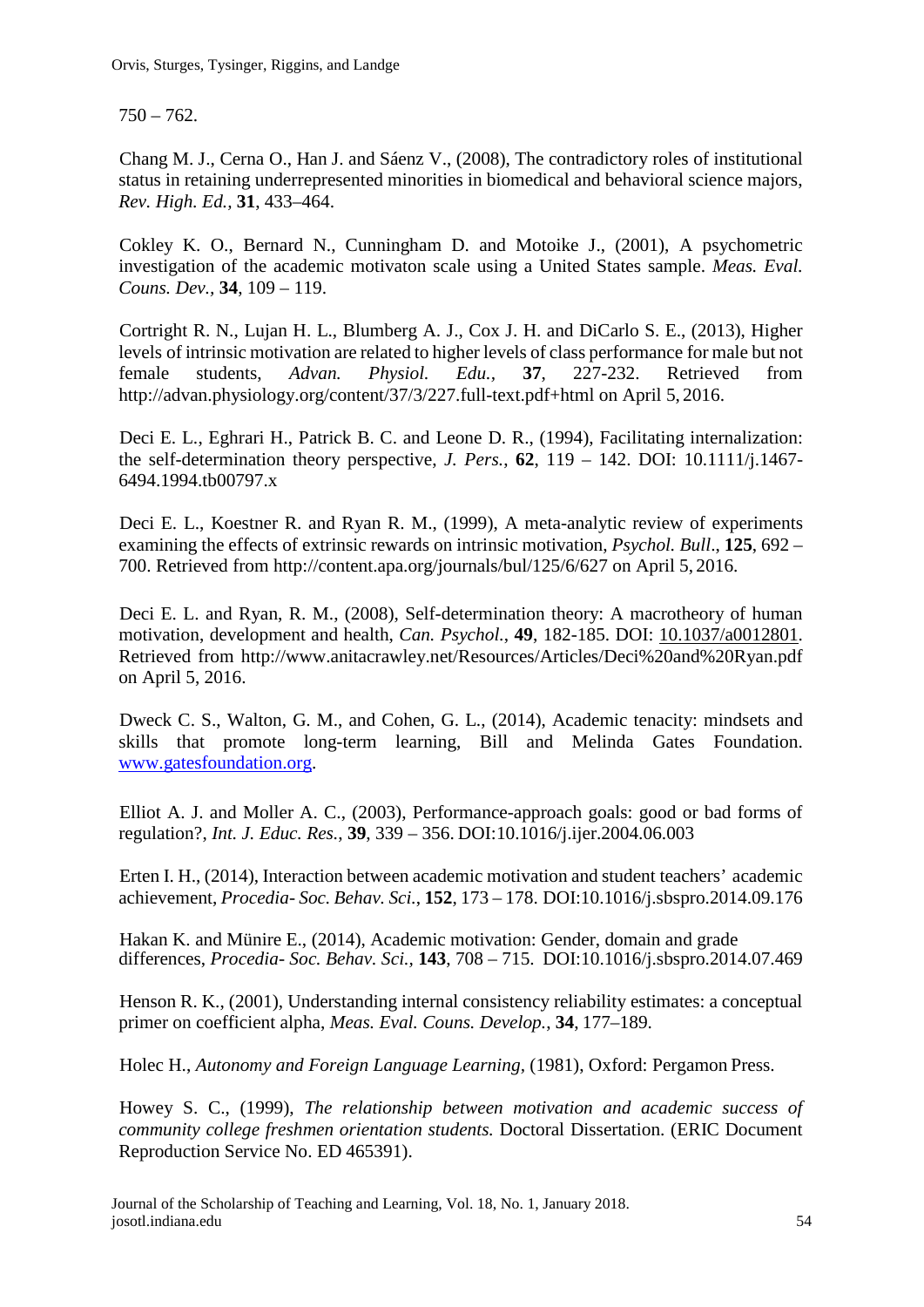Köseoğlu Y., (2013), Academic motivation of the first-year university students and the selfdetermination theory, *Educ. Res. Rev.,* **8**, 418 – 424. Retrieved from [http://www.academicjournals.org/journal/ERR/article-full-text-pdf/8DB9FEC5495 on April](http://www.academicjournals.org/journal/ERR/article-full-text-pdf/8DB9FEC5495%20on%20April%205) [5,](http://www.academicjournals.org/journal/ERR/article-full-text-pdf/8DB9FEC5495%20on%20April%205) 2016.

Labaree D. F., *How to succeed at school without really learning: the credentials race in American education, (*1997), New Haven, CT: Yale University Press.

Lammers W.J. and Smith S. M., (2008), Learning factors in the university classroom: Faculty and student perspectives. *Teach. Psychol.,* **35**, 61 – 70.

Maurer T., Allen D., Gatch D. B., Shankar P. and Sturges D., (2012), Students' academic motivations in allied health classes. *Internet Journal of Allied Health Sciences and Practice,*  **10,** 1.

Maurer T., Allen D., Gatch D. B., Shankar P. and Sturges, D., (2013), A comparison of students' academic motivations in three courses, *Journal of Scholarship of Teaching and Learning,* **13**, (5), 77-89.

Moore S., Armstrong C. and Pearson, J., (2008), Lecture absenteeism among students in higher education: A valuable route to understanding student motivation, *Journal of Higher Education Policy and Management,* **30**, 15 – 24.

Murphy K. R. and Davidshofer C. O., (2005), *Psychological testing: principles and applications,* New Jersey: Prentice Hall.

National Research Council, (2012), in Singer, S. R., Nielsen, N. R., and Schweingruber, H. A. (ed.), *Discipline-Based Education Research: Understanding and Improving Learning in Undergraduate Science and Engineering,* Washington, D.C., National Academies Press.

National Science Foundation, (2012), *Science and Engineering Indicators 2012,* Arlington, VA (NSF 12-10).

Niemiec C. P., Lynch M. F., Vansteenkiste M., Bernstein J., Deci, E. L. and Ryan R. M., (2006), The antecedents and consequences of autonomous self-regulation for college: a selfdetermination theory perspective on socialization, *J. Adolesence*, **29**, 761 – 775. Retrieved from

[http://selfdeterminationtheory.org/SDT/documents/2006\\_NiemiecLynchVansteenkisteetal\\_J](http://selfdeterminationtheory.org/SDT/documents/2006_NiemiecLynchVansteenkisteetal_J) [OA.pdf](http://selfdeterminationtheory.org/SDT/documents/2006_NiemiecLynchVansteenkisteetal_JOA.pdf) on April 6, 2016.

Niemiec C. P., Ryan R. M. and Deci, E. L., (2009), The path taken: Consequences of attaining intrinsic and extrinsic aspirations in post-college life, *J. Res. Pers.*, **43**, 291-306. Retrieved from<http://www.ncbi.nlm.nih.gov/pmc/articles/PMC2736104/> on April 6, 2016.

Nilsson K. and Stomberg, M., (2008), Nursing students motivation toward their studies- a survey study, *Biomed. Central Nursing,* **7**, 1-7. doi: 10.1186/1472-6955-7-6.

Pintrich P. R., (1988a), A process-oriented view of student motivation and cognition. In J. Stark and L. Mets (Eds.), *Improving teaching and learning through research: New directions for institutional research,* (Vol. 57, pp. 65-79).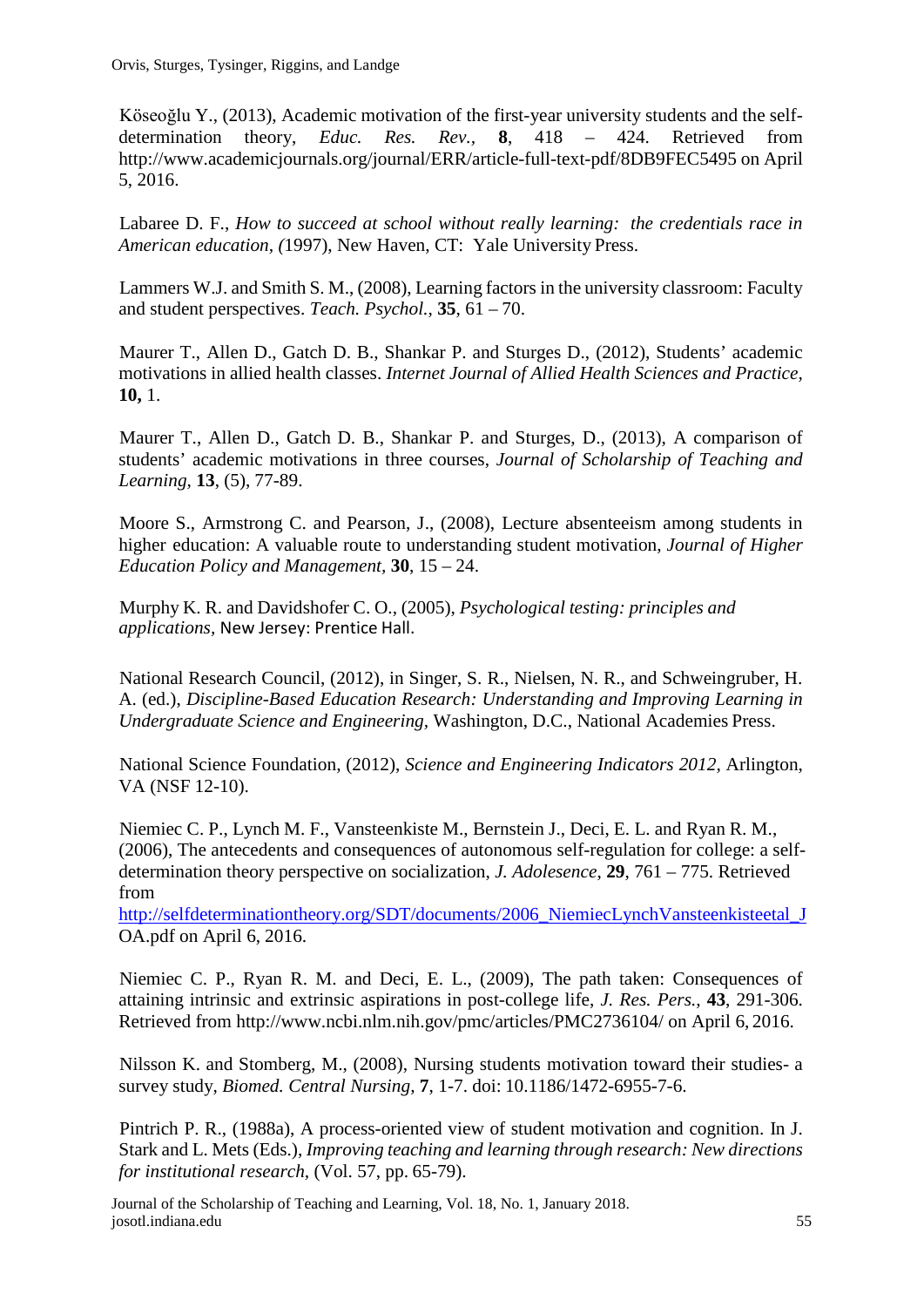Pintrich P.R. (1988b). Student learning and college teaching. In R. E. Young and K. E. Eble (Eds), *College teaching and learning: Preparing for new commitments. New directions for teaching and learning (*Vol. 33, pp. 71-86). SanFrancisco : Jossey-Bass.

Pintrich P. R., (2004), A Conceptual Framework for Assessing Motivation and Self-Regulated Learning in College Students, *Educ. Psychol. Rev.* **16**, 385-407. Retrieved from <https://deepblue.lib.umich.edu/bitstream/handle/2027.42/44454/?sequence=1> on April 6, 2016.

Pintrich P. R. and DeGroot, E. V., (1990), Motivational and self-regulated learning components of classroom academic performance,*J. Educ. Psychol.,* **82**, 33 – 40. Retrieved from [http://web.stanford.edu/dept/SUSE/projects/ireport/articles/self](http://web.stanford.edu/dept/SUSE/projects/ireport/articles/self-regulation/self-regulated%20learning-motivation.pdf)[regulation/self-](http://web.stanford.edu/dept/SUSE/projects/ireport/articles/self-regulation/self-regulated%20learning-motivation.pdf) [regulated%20learning-motivation.pdf](http://web.stanford.edu/dept/SUSE/projects/ireport/articles/self-regulation/self-regulated%20learning-motivation.pdf) on April 6, 2016.

Pollock S. J. and Finkelstein N. D., (2012), Impacts of curricular change: Implications from 8 years of data in introductory physics, *PERC Proceedings 2012, AIP Press*.

Prospero M. and [Vohra-Gupta](http://www.utexas.edu/cola/insts/iupra/about-us/Staff.php) S., (2007), First generation college students: Motivation, integration, and academic achievement. *Community College Journal*, **31**, 963-975.

Ryan R. M., Connell J. P. and Deci E. L., (1985), A motivational analysis of selfdetermination and self-regulation in education. In C. Ames & R. Ames (Eds.), *Research on motivation in education: Vol. 2. The classroom milieu* (pp. 13-51). Orlando, FL : Academic Press.

Ryan R. M. and Deci E. L., (2000), Self-determination theory and the facilitation of intrinsic motivation, social development, and well-being, *Am. Psychol.*, **55**, 68-78. Retrieved from https://selfdeterminationtheory.org/SDT/documents/2000 RyanDeci SDT.pdf on April 6, 2016.

Salta K. and Koulougliotis D., (2015), Assessing motivation to learn chemistry: adaptation and validation of science motivation questionnaire II with Greek secondary school students. *Chem. Educ. Res. Pract.,* **16**, 237 – 250. doi**:** 10.1039/C4RP00196F.

Seymour E. and Hewitt N., (1997), *Talking about leaving: Why undergraduates leave the sciences.* Boulder, CO: Westview Press.

Smith A. F., Guzman-Alvarez A. and Molinaro M., (2015), Understanding the curve: Implications of norm-referenced grading in large introductory science courses*, Poster Presented at the Society for Teaching and Learning in Higher Education Conference, Vancouver, BC.*

Taylor G., Jungert T., Mageau G. A., Schattke K., Dedic H., Rosenfield S. and Koestner R., (2014), A self-determination theory approach to predicting school achievement over time: the unique role of intrinsic motivation, *Contemp. Educ. Psychol.*, **39**, 342-358. Retrieved from <http://www.mapageweb.umontreal.ca/mageaug/Articles/Taylor%20et%20al%202014.pdf> on April 6, 2016.

Vaino K., Holbrook J. and Rannikmae, Miia., (2012), Stimulating students' intrinsic motivation for learning chemistry through the use of context-based learning modules, *Chem.*